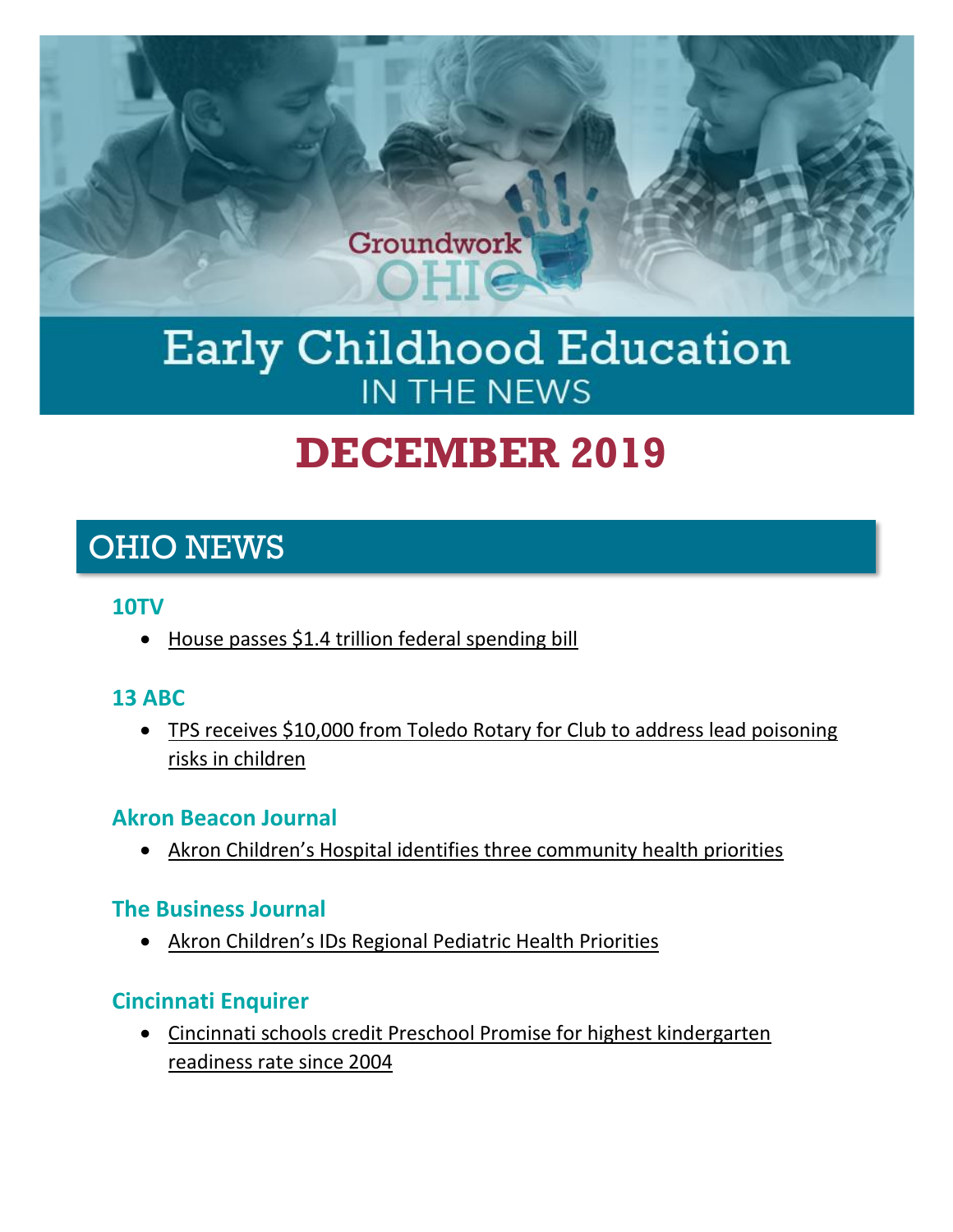# **CityBeat**

• [Four in 10 Cincinnati Children Live in Poverty, New Census Estimates Show](https://www.citybeat.com/news/blog/21107351/four-in-ten-cincinnati-children-live-in-poverty-new-census-estimates-show-well-above-national-average)  — [Well Above National Average](https://www.citybeat.com/news/blog/21107351/four-in-ten-cincinnati-children-live-in-poverty-new-census-estimates-show-well-above-national-average)

# **Cleveland.com**

• [First Year Cleveland receives \\$4.8 million from Ohio to reduce infant](https://www.cleveland.com/metro/2019/11/first-year-cleveland-receives-48-million-from-ohio-to-reduce-infant-mortality-in-cuyahoga-county.html)  [mortality in Cuyahoga County](https://www.cleveland.com/metro/2019/11/first-year-cleveland-receives-48-million-from-ohio-to-reduce-infant-mortality-in-cuyahoga-county.html)

# **Cleveland Jewish News**

• [Developmental milestones important part of early childhood](https://www.clevelandjewishnews.com/features/special_sections/education/developmental-milestones-important-part-of-early-childhood/article_efcdf3be-151b-11ea-b44a-4fa01217dc3b.html)

# **Columbus Dispatch**

- [Local United Way joins Ohio Governor and First Lady for library program](https://www.dispatch.com/news/20191216/local-united-way-joins-ohio-governor-and-first-lady-for-library-program-workshop)  [workshop](https://www.dispatch.com/news/20191216/local-united-way-joins-ohio-governor-and-first-lady-for-library-program-workshop)
- [Editorial: It was a good year for Gov. DeWine](https://www.dispatch.com/opinion/20191222/editorial-it-was-good-year-for-gov-dewine---and-for-ohio?template=ampart)  and for Ohio

# **Dayton Daily News**

• [6 Montgomery County projects aimed at preventing infant deaths](https://www.daytondailynews.com/news/local/new-ohio-funds-aimed-lowering-infant-deaths-here/Vis1TSrKtrJoG6cCfE292J/)

# **Fulton County Expositor**

• [ODJFS offering grants to provider](https://www.fcnews.org/news/22635/odjfs-offering-grants-to-provider)

# **Gongwer Ohio**

- [Infant Mortality Panel Delves Into Maternal Mental Health, Other Projects](https://www.gongwer-oh.com/programming/news.cfm?article_ID=882360204)
- [Ohio Above Average For Preterm Births, Per Report](https://www.gongwer-oh.com/programming/news.cfm?article_ID=882360205)
- [DeWine Eyes Mental Health, Medicaid Managed Care Procurement In 2020](https://www.gongwer-oh.com/programming/news.cfm?article_ID=882420201&CFID=948141&CFTOKEN=e4f0bb9cbb979238-AD6B01C6-E321-9182-1CC9A62061BFDD2D)
- [SNAP Card Bill Continues To Draw Opposition; Federal Bill Targets Eviction](https://www.gongwer-oh.com/programming/news.cfm?article_ID=882420209&CFID=948141&CFTOKEN=e4f0bb9cbb979238-AD6B01C6-E321-9182-1CC9A62061BFDD2D)

# **The Goshen News**

• [ANOTHER OPINION: Early childhood education key to building workforce](https://www.goshennews.com/opinion/another-opinion-early-childhood-education-key-to-building-workforce/article_ded9b842-111d-11ea-8fbe-876232226745.html)

# **Herald Dispatch**

• [Foster care, mental health, guns on DeWine's 2020 agenda](https://www.herald-dispatch.com/ap/foster-care-mental-health-guns-on-dewine-s-agenda/article_bc3cb01d-158b-5ee0-acbd-989051722fa2.html)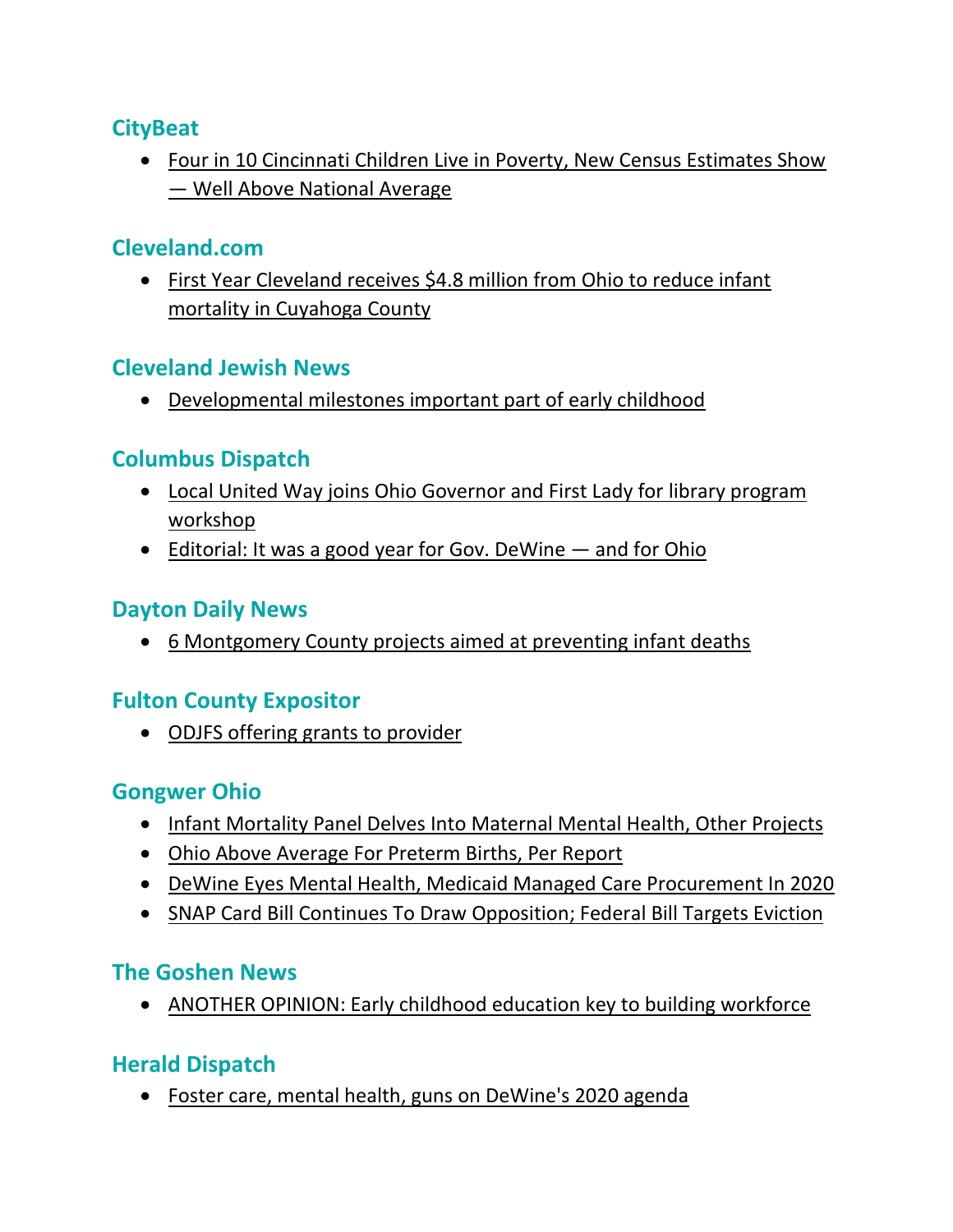# **Highland County Press**

• [POWER Ohio Program helping 1,000+ child care professionals earn](https://highlandcountypress.com/Content/In-The-News/In-The-News/Article/POWER-Ohio-Program-helping-1-000-child-care-professionals-earn-credentials/2/20/54512)  [credentials](https://highlandcountypress.com/Content/In-The-News/In-The-News/Article/POWER-Ohio-Program-helping-1-000-child-care-professionals-earn-credentials/2/20/54512)

#### **Hometown Stations**

- [Health officials encourage parents to get children tested for lead poisoning](https://www.hometownstations.com/news/allen_county/health-officials-encourage-parents-to-get-children-tested-for-lead/article_2a951aa4-1acb-11ea-83c0-174ba8b0ebb7.html)
- [DeWine talks about his goals for 2020](https://www.hometownstations.com/news/dewine-talks-about-his-goals-for/article_2def48e4-2cd9-11ea-9f5d-879e90740234.html)

# **Mahoning Matters**

• [Akron Children's assesses issues, strategies in pediatric health](https://www.mahoningmatters.com/local-news/akron-childrens-assesses-issues-strategies-in-pediatric-health-1897466)

# **The Marietta Times**

• [MCF launches campaign for early childhood development](https://www.mariettatimes.com/news/neighborhood-news/2019/12/mcf-launches-campaign-for-early-childhood-development/)

# **Morrow County Sentinel**

• [DeWine's foster care initiative gets appreciation from parent](https://www.morrowcountysentinel.com/news/29291/dewines-foster-care-initiative-gets-appreciation-from-parent)

# **News 5 Cleveland**

• [Life expectancy in Northeast Ohio differs dramatically by neighborhood](https://www.news5cleveland.com/news/local-news/oh-cuyahoga/life-expectancy-in-northeast-ohio-differs-dramatically-by-neighborhood)

# **Ohio Department of Job and Family Services**

• [\\$10 Million in Grants, Incentives to Expand Access to Quality Child Care](http://jfs.ohio.gov/RELEASES/pdf/122019-10-million-in-grants-incentives-for-child-care.stm?fbclid=IwAR2ycCSOXA8LwzYWH2C-CcfuKPH_WFUUf-Nt4CSXq9UhQdtu-S6-Ad9-v3g)

# **Toledo Blade**

- [Mayor Wade's tax hike strategy set but preschool is the hang-up](https://www.toledoblade.com/opinion/columnists/2019/11/29/toledo-mayor-tax-hike-strategy-already-hung-up-on-council-unbelievers-1/stories/20191128123)
- [Reading scores indict education](https://www.toledoblade.com/opinion/editorials/2019/11/29/reading-scores-indict-us-education-progress/stories/20191105139)
- [Residents give recommendations to state foster care council in Bowling](https://www.toledoblade.com/local/community-events/2019/12/09/northwest-ohioans-give-recommendations-to-state-foster-care-council/stories/20191209180)  [Green](https://www.toledoblade.com/local/community-events/2019/12/09/northwest-ohioans-give-recommendations-to-state-foster-care-council/stories/20191209180)

# **TUSCO TV**

• [Health department to offer Help Me Grow Home Visiting program](https://tusco.tv/news/health-department-take-over-help-me-grow-home-visiting-program)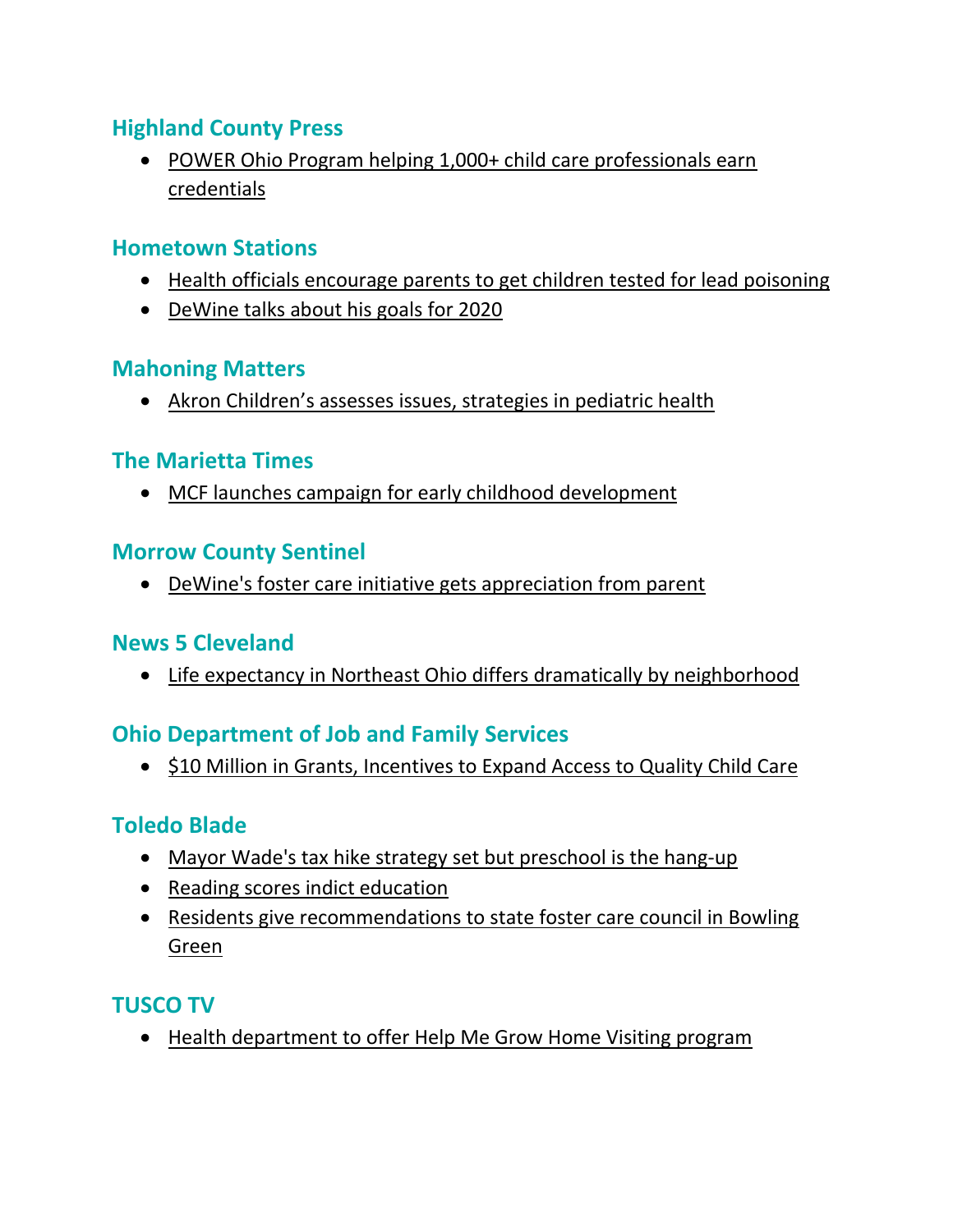#### **WCPO**

• [Rate of uninsured Ohio children nearly doubled in two years](https://www.wcpo.com/news/local-news/rate-of-uninsured-ohio-children-increased-by-nearly-double-in-two-years)

#### **WFMJ**

• [Top priority for Akron Children's is mental health, addressing child trauma](https://www.wfmj.com/story/41403414/top-priority-for-akron-childrens-is-mental-health-addressing-child-trauma)

#### **WKTN**

• [Governor DeWine's Office of Children's Initiatives Announces Early](https://wktn.com/governor-dewines-office-of-childrens-initiatives-announces-early-childhood-safety-grants)  [Childhood Safety Grants](https://wktn.com/governor-dewines-office-of-childrens-initiatives-announces-early-childhood-safety-grants)

#### **WLWT5**

• [Gov. DeWine upbeat as first year in office nears end](https://www.wlwt.com/article/gov-dewine-upbeat-as-first-year-in-office-nears-end/30200717)

#### **WOSU**

• [Ohio Got 10,000 More Uninsured Children In Just Two Years](https://radio.wosu.org/post/ohio-got-10000-more-uninsured-children-just-two-years?fbclid=IwAR18hVezbsHLG4mSwuADArT4HBhvrUppFKS-XibNrllYEgBNB74eMfZSN7Y#stream/0)

#### **WTOV9**

• [Imagine this: Preschoolers to be given free books each month](https://wtov9.com/news/bright-spot/imagine-this-preschoolers-to-be-given-free-books-each-month)

# **WYSO**

• [New Funding Aimed At Continuing To Reduce Ohio Infant Mortality](https://www.wyso.org/post/new-funding-aimed-continuing-reduce-ohio-infant-mortality)

# NATIONAL NEWS

# **CityLab**

• [The Unequal Burden of Urban Lead](https://www.citylab.com/environment/2020/01/lead-poisoning-toxic-paint-pipes-health-iq-crime-baltimore/604201/)

# **Center for American Progress**

- [Opportunities for States To Improve Infant Health Outcomes](https://www.americanprogress.org/issues/early-childhood/reports/2019/12/17/478382/opportunities-states-improve-infant-health-outcomes/)
- [The Economics of Caregiving for Working Mothers](https://www.americanprogress.org/issues/early-childhood/reports/2019/12/10/478387/economics-caregiving-working-mothers/?fbclid=IwAR04G8_yK5EjNh9ltbOa4PHlK60VA0ixPb_ZKkpEHpMuZwdu7FCIq_Auhf4)